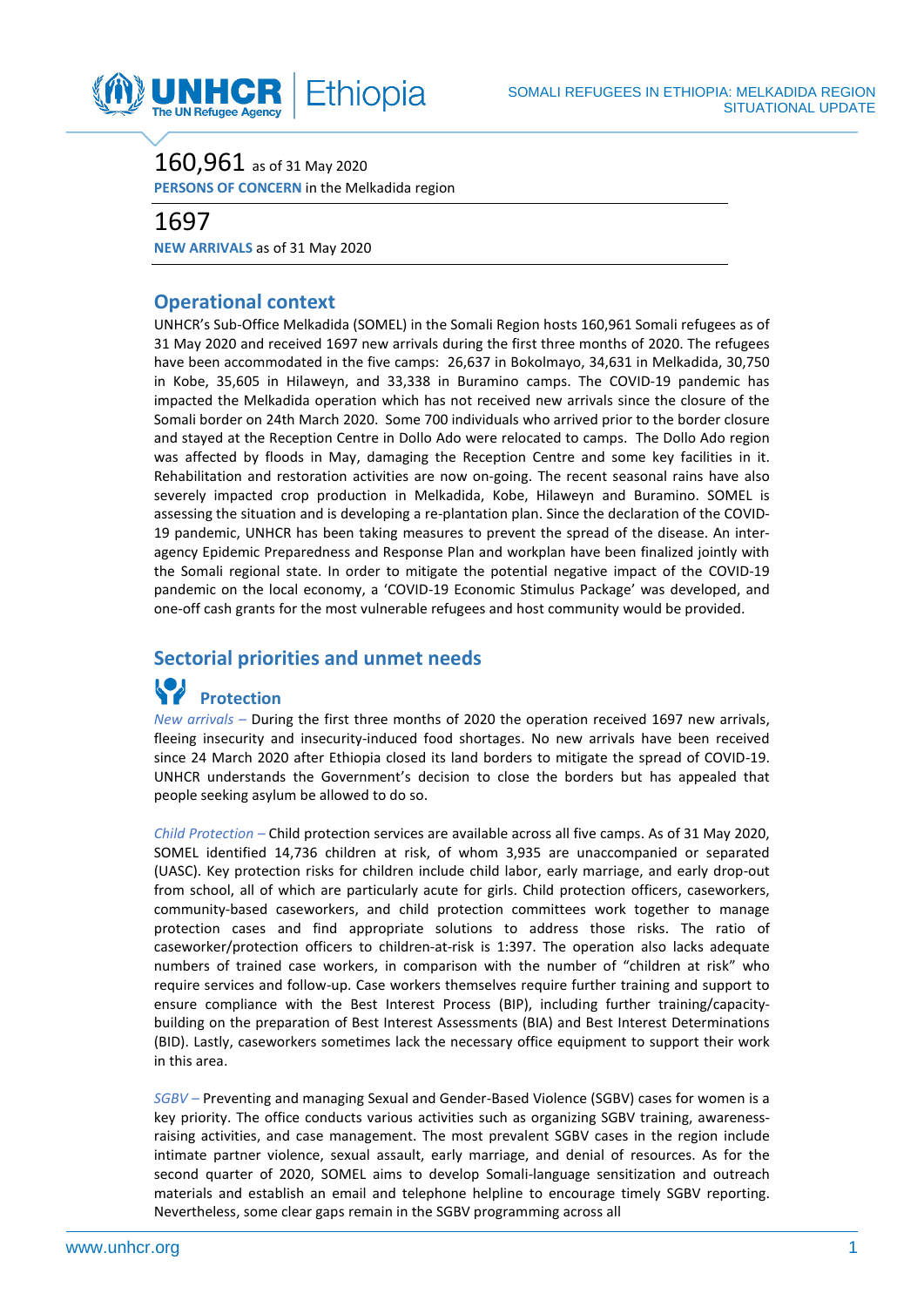five camps. The operation currently lacks adequate numbers of outreach and prevention officers, and there is a need for further training/capacity-building in the area of immediate case response and psycho-social support and counselling. While helpline has been rolled out to compensate for restrictions on movement and gatherings imposed in response to COVID-19, this is so far limited to only one camp. Also, and while we continue to support the programme of mobile courts working at camp-level, demand for these services continues to outstrip supply. Hence, further support for this activity would be able to enhance the court activity, and thus improve access to court proceedings and prosecutions for SGBV survivors.

thiopia



The UN Refugee Agency

The five camps under Sub-Office Melkadida have two health centres each, with an additional health posts in Kobe and Melkadida camps, run by UNHCR's partner Humedica International. Communicable diseases such as respiratory infections, watery diarrhea, and skin diseases are among the most prevalent, whereas diabetes, hypertension, and asthma are common noncommunicable diseases. Services provided include immunization, basic emergency obstetric and neonatal care, antenatal, postnatal, family planning and SGBV clinical care; in-patient care, mental health care & psychosocial support as well as stabilization for severely malnourished children with medical complications. Tuberculosis and HIV treatment and care are also provided in all health centers. The health centers are equipped with water points, toilets for staff and patients, and mini-grid solar power supply. However, the provision of medical services is not adequate, challenged by insufficient and sub-standard drug storage facilities and poor infrastructure, lack of intra-camp ambulance for referral between the community and camp facilities, especially for obstetric cases; as a consequence of resource constraints over the years. Inadequate number of qualified, gender-balanced health providers is a result of the difficulty to attract and retain staff due to the harsh working and living conditions of the environment. There are limited referrals for secondary and tertiary care due to resource constraints. Adolescent and sexual reproductive health services are limited, with three of the five camps running a community-based programme. Presently, there is no specialized health care for persons with disabilities. For every 30 households, one community health worker frequently monitors the health situation. A pilot intervention on harmonization of outreach workers was undertaken and is being implemented in four camps. The pilot is most successful in Kobe refugee camp, in which community health workers provide health promotion messages, carry out disease surveillance, and assess the situation pertinent to WASH and nutrition. Since the declaration of the pandemic, COVID-19 related prevention and preparedness activities continue to be undertaken. Prevention measures including adequate water supply, provision of increased soap, hygiene promotion, health education, suspension of non-essential/non-life-saving services, enhancing social distancing, provision of services while promoting social distancing and adapting health services to minimize health facility. The preparedness to respond remains limited due to inadequate medical equipment including personal protective equipment; lack of sufficient capacity for isolation, testing and treatment in the area and inadequate health personnel. These constraints are mainly due to increased demand and reduced supply for these items in the market; lack of proximal market access and the location of the camps being far flung from the Regional capital, with poor transport infrastructure. Collaboration with the Regional Health Bureau (RHB) continues, through ARRA to enhance testing capacity, while camp based temporary isolation areas have been identified and are being furnished. Though procurement of some medical equipment has been initiated, lead times are quite long because of delays in the delivery of international procurements. Resource constraints also remain a challenge.

#### **Food and Nutrition**

The nutrition program is delivered through 14 community nutrition centers, community outreach agents and Mother-to-Mother Support groups. Monthly general food distribution is provided for all refugees. 'Community Management of Acute Malnutrition Programs', 'Infant and Young Child Feeding Programs', and 'Blanket Supplementary Feeding Programs' are in place for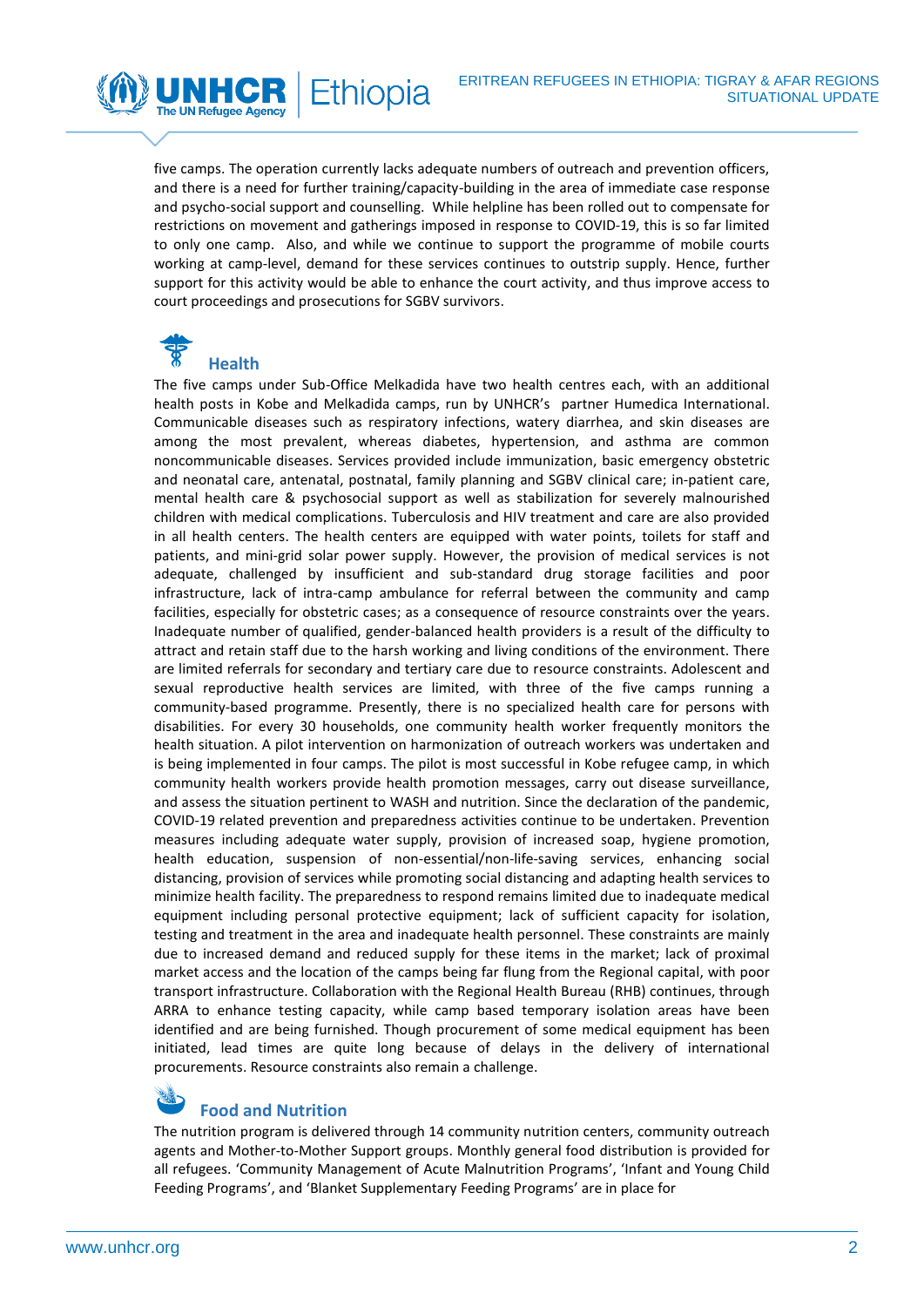

specific categories of refugees. The incomplete food basket and inconsistent pipeline are significant attributes to malnutrition. Malnutrition is further exacerbated by poor acceptability of parts of the ration and sale of the ration to purchase other food and non-food items. The coverage of nutrition programmes including enrolment of children in blanket feeding programs is far below the UNHCR standard (>90%), with the wet blanket supplementary feeding program that serves 36-month-old to 59-month-old children having a much lower programme coverage. The prevalence of Global Acute Malnutrition (GAM) as per the 2019 Standardized Expanded Nutrition Survey (SENS) is 16.6% across all camps, remaining above the WHO/UNICEF classification of 'Very High' of 15%. The prevalence of GAM per camp stands at: 14.3% in Bokolmanyo; 19.5% in Melkadida; 11.7% in Kobe; 17.8% in Hilaweyn; and 19.5% in Buramino camps. The prevalence of anemia in children aged 6 to 59 months remains above 40%, whereas anemia among women of reproductive age stands at 37%, thus of high and medium public health significance respectively. Lack of access to diversified diets through complementary food provision and limited access to livelihoods is a major attributable factor to the high micronutrient deficiency, in addition to the inadequate food availability and consumption. The nutrition programme has faced interruptions as a result of the COVID-19 modalities of service provision, therefore posing a risk of increased malnutrition amongst the children aged under 5 years. This includes the cessation of the wet feeding Blanket Supplementary Feeding Programme catering to children aged 36 – 59 months normally administered through early childhood education centers which are now closed. Discussions have been held on including the blanket supplementary feeding program for children into the General food distribution so that they continue having access to the supplemental food rations. The other available alternative of using the nutrition partner to cater to the entire under 5 age group requires extra staffing, facilities and logistic capacity in order to adhere to crowd control measures relevant to COVID-19 prevention, which are all not immediately available.

### **NFI Non-Food Items**

Upon arrival refugees are provided with the following seven Non-Food Items (NFIs): 1) kitchen set, 2) plastic sheets, 3) jerry cans, 4) mosquito net, 5) sleeping mat, 6) bucket and 7) soap with the actual entitlement varying depending on family size. Soap is provided monthly and has increased from 250g to 500g/person/month as part of the COVID-19 response. At the start of 2020 dignity kits comprising underwear, sanitary pads and soap were provided for women in reproductive age (14-49 years), and a supplementary distribution to particularly vulnerable households followed in June. The next round of general distribution is planned for July 2020. There is high demand of NFI replenishment, especially plastic sheets since these are being used for shelters. Currently, NFI's are replaced for the most vulnerable families only as there's not enough budget to cover the entire population.

### **Education**

In 2019, gross enrolment stood at 42,815 (24,405M & 18410F) which is 47% of the school age population. Of these, 69% (8,430M & 7869F) were in preprimary, 49% (13,642M & 9,996F) in primary school while 15% (2333M & 545F) of whom, 40 are from host community, were in secondary school. Government higher education scholarships were awarded to all grade 12 students who qualified to join University, totaling 264 (227M & 37F) students. 28 refugee students continued with their education at the Dollo Ado College of Teacher Education. The number of teachers stands at 666 (551M & 115F), of whom 50% are qualified national teachers. Teachers have received in-service training on classroom management, school improvement, ethical profession & action research, Prevention from Sexual Exploitation and Abuse (PSEA) and inclusive education. Monthly supervisory visits are carried out by ARRA and UNHCR to support the teachers. At Secondary level, students have access to textbooks (1:1 ratio), the library, a science laboratory and Desktop and Laptop computers. The number of out of school children remains significantly high at 53%. This is because children drop out to support their parents in income generating activities, long distances to schools, or return to Somalia. The teacher- pupil ratio at pre-primary level is very high at 1:90 – even with the double shift programming. Inadequate classrooms at secondary school level remains a challenge, with the classroom to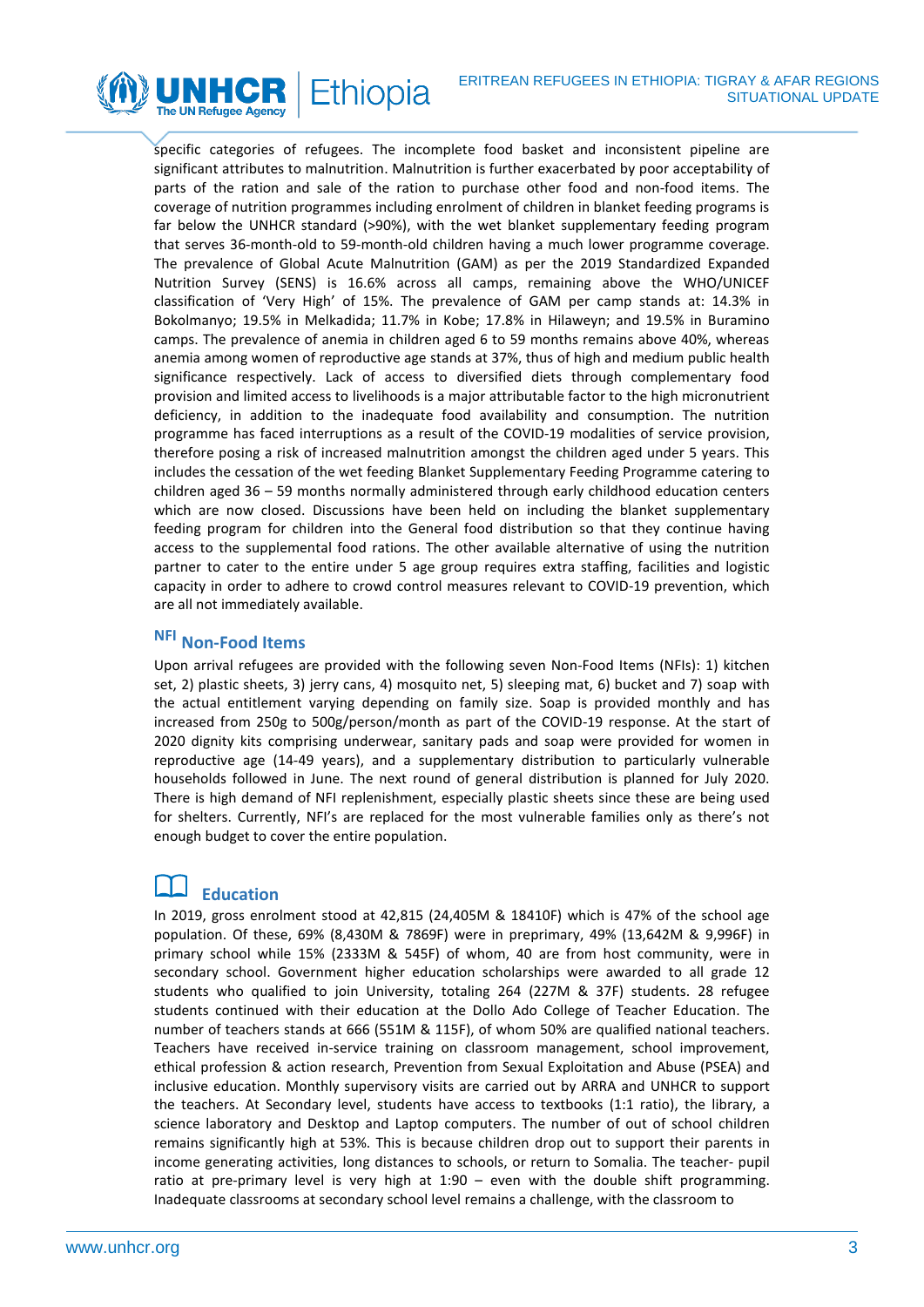student's ratio standing at 1:116. Generally, the schools lack equipped pedagogical centers, libraries, textbooks, trained teachers in sufficient numbers, and sufficient classrooms. The number of girls remains low, and more dropouts are observed when moving up the education ladder. Only 1 out of every 16 eligible girls (543) are enrolled at the three secondary schools in the camps. This is attributed to earlier marriages, limited livelihoods, family chores and generally poor attitude of parents towards education. Teachers are ill equipped to provide quality education to children with special needs.

thiopia

# **Shelter**

The UN Refugee Agency

There are 15,563 shelters across the five camps in Melkadida, of which 43% need maintenance. Between 2017-2020 an additional 635 transitional and 302 emergency shelters were constructed, and a total of 17 idle institutions were rehabilitated to serve as a communal shelters across the five camps, which only addresses 9% of the shelter gap. In total, 37.84% of the existing refugee households are residing in an adequate dwelling. With the continued registration of new arrivals, adequate coverage of shelters is a challenge; emergency shelters are set up to accommodate new arrivals. In the absence of sufficient shelters in camps, refugees are forced to live with extended families or relatives who are already residing in the camps. In addition, bad road conditions delay the timely delivery of construction materials to the sites. UNHCR needs more budget to improve infrastructure and construct more shelters including by empowering refugees to construct their shelters.

**WASH**

144 community WASH management committees were established in all the camps to raise more awareness on water utilization together with installation of 144 water meters for metering the distribution [ BKM=34, MK=37, KB=33, HEL=20, and BUR=20]. In Hilaweyn camp water production was enhanced by borehole cleaning, pump testing and maintenance. The new solar installation in Hilaweyn will positively complement water operationalization in a cost-effective and environmentally friendly manner. The permanent water systems are currently under high pressure due to the new arrivals and the resultant expansion of the camp facilities to accommodate them, which has caused an increase in the demand for water. Besides, the generators and pumps are old and require daily maintenance, particularly in Bokolmayo, Melkadida and Kobe camps. To ensure the provision of sustainable and quality water, the water treatment system needs to be upgraded, pressure lines replaced, and boreholes rehabilitated. So far, six pumps have been procured to replace the old pumps in Bokolmayo, Melkadida and Kobe camps. On average, the operation has been able to sustain around 23.5 litres per person per day (lppd) of chlorinated water to the refugees and the surrounding host community. Attention will be paid to the promotion of safe water access by extending and upgrading the water plants. As for sanitation, significant gaps remain in sanitary facility coverage in all the five camps. The latrine-to-user ratio in Melkadida, Kobe, Bokolmayo and Buramino falls below the minimum SPHERE standard of 1:20 [1:29 in Melkadida; 1: 27 in Buramino; 1: 26 in Bokolmayo; while the ratio is relatively high at 1:34 in Kobe camp]. Access to latrines remains highly dependent on communal latrines. Against a standard coverage of 85% the current HH latrine coverage stands at an average of 24%; with Hilaweyn refugee camp being the lowest at 16%. In 2020, it is aimed to construct 240 new latrine units throughout the five camps. Weekly hygiene promotion activities are carried out in all the camps; a total of 600 refugees were trained on hygiene promotion which has proven to enhance good hygiene behavior.

# **Energy & Environment**

UNHCR Melkadida's Energy strategy aims to cover refugees' basic energy needs through livelihood opportunities. Energy activities are implemented through cooperative systems – UNHCR provides direct support to the cooperatives, which then sell electricity to both refugee